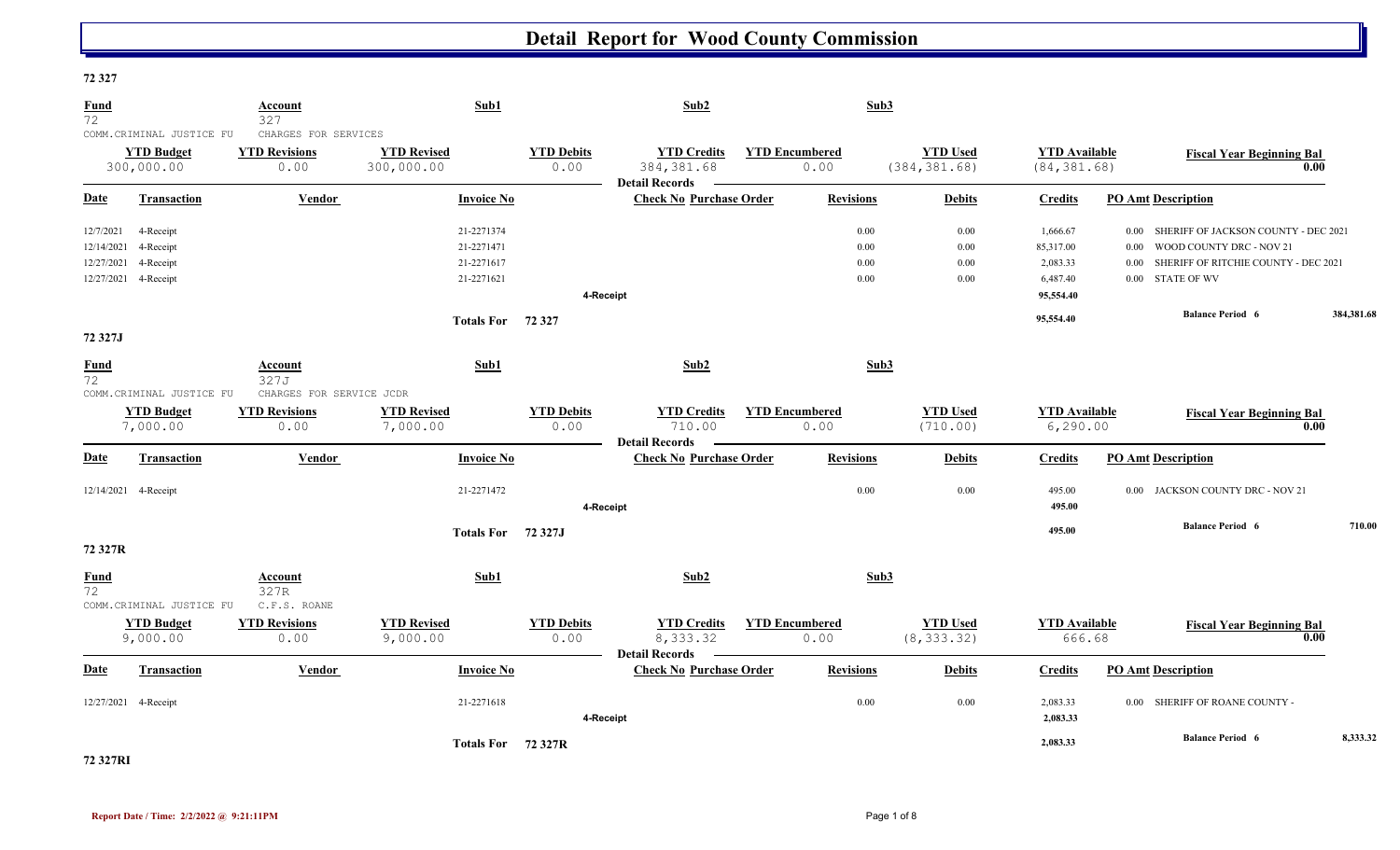| <b>Fund</b><br>72        |                                                           | Account<br>327RI                                |                                                                                      | Sub1                                | Sub2                                                      |                               | Sub3                 |                                 |                                     |                  |                                                                                  |                   |
|--------------------------|-----------------------------------------------------------|-------------------------------------------------|--------------------------------------------------------------------------------------|-------------------------------------|-----------------------------------------------------------|-------------------------------|----------------------|---------------------------------|-------------------------------------|------------------|----------------------------------------------------------------------------------|-------------------|
|                          | COMM.CRIMINAL JUSTICE FU<br><b>YTD Budget</b><br>3,000.00 | CHARGES-RITCHIE<br><b>YTD Revisions</b><br>0.00 | <b>YTD Revised</b><br>3,000.00                                                       | <b>YTD Debits</b><br>0.00           | <b>YTD Credits</b><br>12, 311.65<br><b>Detail Records</b> | <b>YTD Encumbered</b><br>0.00 |                      | <b>YTD Used</b><br>(12, 311.65) | <b>YTD</b> Available<br>(9, 311.65) |                  | <b>Fiscal Year Beginning Bal</b>                                                 | 0.00              |
| <u>Date</u>              | <b>Transaction</b>                                        | <b>Vendor</b>                                   |                                                                                      | <b>Invoice No</b>                   | <b>Check No Purchase Order</b>                            | <b>Revisions</b>              |                      | <b>Debits</b>                   | <b>Credits</b>                      |                  | <b>PO Amt Description</b>                                                        |                   |
|                          | 12/14/2021 4-Receipt                                      |                                                 |                                                                                      | 21-2271473<br>4-Receipt             |                                                           |                               | 0.00                 | 0.00                            | 550.00<br>550.00                    |                  | 0.00 SHERIFF OF RITCHIE COUNTY - NOV 21                                          |                   |
| 72 401 40 9999           |                                                           |                                                 |                                                                                      | Totals For 72 327RI                 |                                                           |                               |                      |                                 | 550.00                              |                  | <b>Balance Period 6</b>                                                          | 12,311.65         |
| <b>Fund</b><br>72        | COMM. CRIMINAL JUSTICE FU                                 | <b>Account</b><br>401<br>COUNTY COMMISSION      |                                                                                      | Sub1<br>40<br>CONTRACTURAL SERVICES | Sub2<br>9999                                              | CREDIT CARD CLEARING          | Sub3                 |                                 |                                     |                  |                                                                                  |                   |
|                          | <b>YTD Budget</b><br>0.00                                 | <b>YTD Revisions</b><br>0.00                    | <b>YTD Revised</b><br>0.00                                                           | <b>YTD Debits</b><br>7,273.43       | <b>YTD Credits</b><br>7,273.43<br><b>Detail Records</b>   | <b>YTD Encumbered</b><br>0.00 |                      | <b>YTD Used</b><br>0.00         | <b>YTD</b> Available<br>0.00        |                  | <b>Fiscal Year Beginning Bal</b>                                                 | 0.00              |
| <u>Date</u>              | Transaction                                               | Vendor                                          |                                                                                      | <b>Invoice No</b>                   | <b>Check No Purchase Order</b>                            | <b>Revisions</b>              |                      | <b>Debits</b>                   | <b>Credits</b>                      |                  | <b>PO Amt Description</b>                                                        |                   |
|                          | 12/20/2021 2-Invoice                                      | FIFTH THIRD BANK                                |                                                                                      | 2021121672<br>2-Invoice             | 8029                                                      |                               | 0.00                 | 1,144.03<br>1,144.03            | 0.00                                | 0.00             | PURCHASE CARD                                                                    |                   |
| 12/20/2021<br>12/20/2021 | 5-Journal Entry<br>5-Journal Entry                        | THE DULUTH MODEL<br><b>EPOSNOW</b>              |                                                                                      | 20211216061001<br>20211216002001    | 85087                                                     |                               | 0.00<br>$0.00\,$     | 0.00<br>0.00                    | 506.23<br>54.00                     | (506.23)<br>0.00 | BATTERERS INTERVENTION CURRICULUM WEN<br>BRENNA A SAMS-5407-EPOS NOW LLC PREMIU  |                   |
| 12/20/2021               | 5-Journal Entry<br>5-Journal Entry                        | <b>FRONTIER</b><br><b>FRONTIER</b>              |                                                                                      | 20211216043001                      |                                                           |                               | $0.00\,$<br>$0.00\,$ | 0.00<br>0.00                    | 193.38<br>139.56                    | 0.00<br>0.00     | WOOD CO FINANCE-4019-FRONTIER COMM COI                                           |                   |
| 12/20/2021<br>12/20/2021 | 5-Journal Entry                                           | <b>INTUIT</b>                                   |                                                                                      | 20211216044001<br>20211216003001    |                                                           |                               | 0.00                 | 0.00                            | 85.60                               | 0.00             | WOOD CO FINANCE-4019-FRONTIER COMM COI<br>BRENNA A SAMS-5407-INTUIT QUICKBOOKS O |                   |
| 12/20/2021               | 5-Journal Entry<br>12/20/2021 5-Journal Entry             |                                                 | PARKERSBURG UTILITY BOARD 20211216037001<br>WASTE MANAGEMENT OF WV IN 20211216045001 |                                     |                                                           |                               | 0.00<br>0.00         | 0.00<br>0.00                    | 103.08<br>62.18                     | 0.00<br>0.00     | BARBARA JOHNSTON-3722-PARKERSBURG UTI<br>WOOD CO FINANCE-4019-WASTE MGMT WM EZ   |                   |
|                          |                                                           |                                                 |                                                                                      | Totals For 72 401 40 9999           | 5-Journal Entry                                           |                               |                      | 1,144.03                        | 1,144.03<br>1,144.03                | (506.23)         | <b>Balance Period 6</b>                                                          | 0.00              |
| 72 731 40 1531           |                                                           |                                                 |                                                                                      |                                     |                                                           |                               |                      |                                 |                                     |                  |                                                                                  |                   |
| <u>Fund</u><br>72        | COMM.CRIMINAL JUSTICE FU                                  | <b>Account</b><br>731<br>COMMUNITY CORRECTIONS  |                                                                                      | Sub1<br>40<br>CONTRACTURAL SERVICES | Sub2<br>1531<br>WATER-DRC-WOOD                            |                               | Sub3                 |                                 |                                     |                  |                                                                                  |                   |
|                          | <b>YTD Budget</b><br>0.00                                 | <b>YTD Revisions</b><br>0.00                    | <b>YTD Revised</b><br>0.00                                                           | <b>YTD Debits</b><br>541.84         | <b>YTD</b> Credits<br>0.00                                | <b>YTD Encumbered</b><br>0.00 |                      | <b>YTD Used</b><br>(541.84)     | <b>YTD Available</b><br>(541.84)    |                  | <b>Fiscal Year Beginning Bal</b>                                                 | $\overline{0.00}$ |
| <u>Date</u>              | <b>Transaction</b>                                        | Vendor                                          |                                                                                      | <b>Invoice No</b>                   | <b>Detail Records</b><br><b>Check No Purchase Order</b>   | <b>Revisions</b>              |                      | <b>Debits</b>                   | <b>Credits</b>                      |                  | <b>PO Amt Description</b>                                                        |                   |
|                          | 12/20/2021 5-Journal Entry                                |                                                 | PARKERSBURG UTILITY BOARD 20211216037001                                             |                                     | 5-Journal Entry                                           |                               | 0.00                 | 103.08<br>103.08                | 0.00                                | $0.00\,$         | BARBARA JOHNSTON-3722-PARKERSBURG UTI                                            |                   |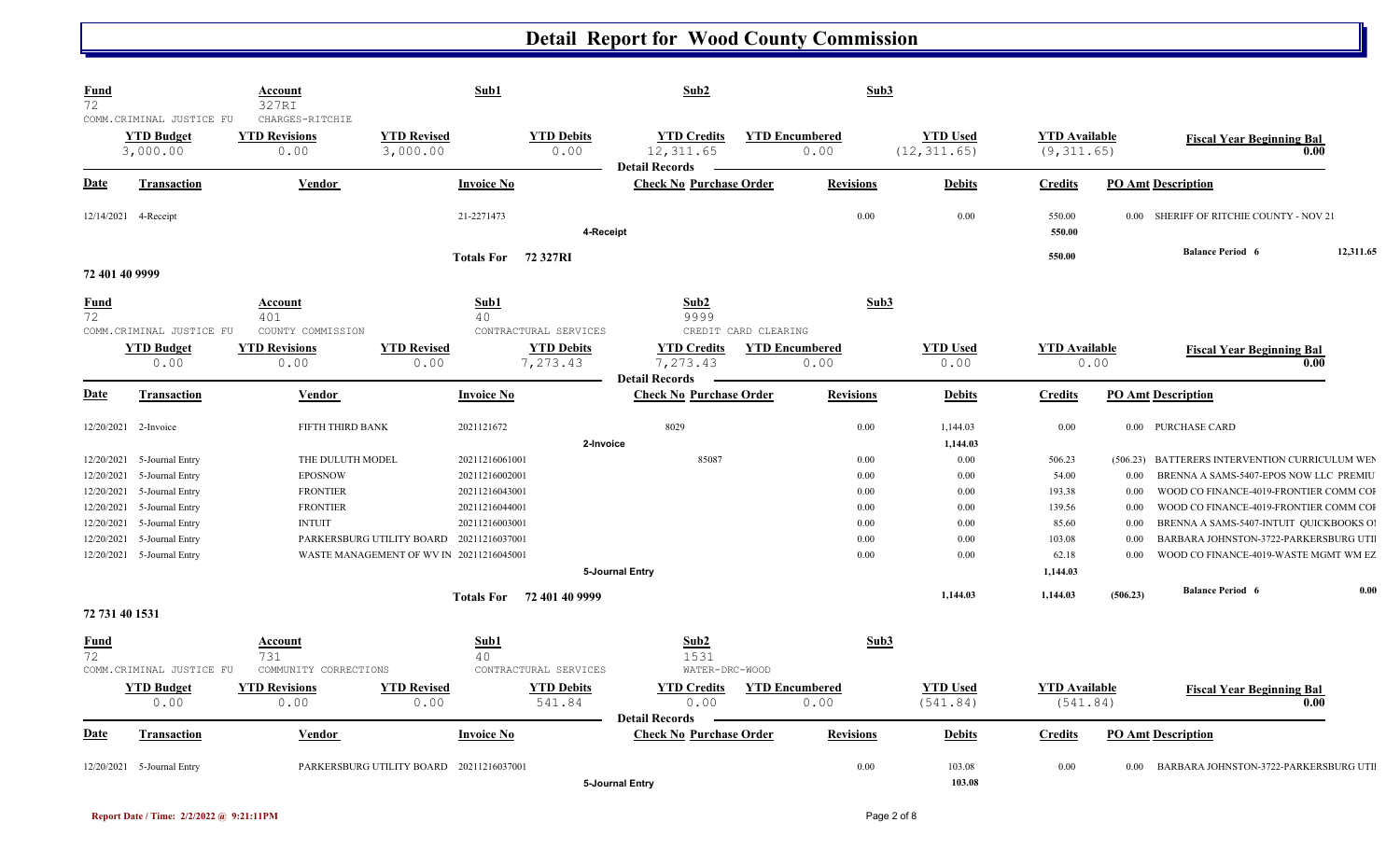|                   |                                |                                                                   |                                    | Totals For 72 731 40 1531     |                                                     |                                   |          | 103.08                         |                                  |          | <b>Balance Period 6</b>                   | 541.84   |
|-------------------|--------------------------------|-------------------------------------------------------------------|------------------------------------|-------------------------------|-----------------------------------------------------|-----------------------------------|----------|--------------------------------|----------------------------------|----------|-------------------------------------------|----------|
| 72 731 40 211     |                                |                                                                   |                                    |                               |                                                     |                                   |          |                                |                                  |          |                                           |          |
| <b>Fund</b><br>72 | COMM.CRIMINAL JUSTICE FU       | <b>Account</b><br>731<br>COMMUNITY CORRECTIONS                    | Sub1<br>40                         | CONTRACTURAL SERVICES         | Sub2<br>211<br>TELEPHONES                           |                                   | Sub3     |                                |                                  |          |                                           |          |
|                   | <b>YTD Budget</b><br>24,000.00 | <b>YTD Revisions</b><br>0.00                                      | <b>YTD Revised</b><br>24,000.00    | <b>YTD Debits</b><br>6,068.83 | <b>YTD Credits</b><br>0.00<br><b>Detail Records</b> | <b>YTD Encumbered</b><br>9,407.90 |          | <b>YTD Used</b><br>(6, 068.83) | <b>YTD</b> Available<br>8,523.27 |          | <b>Fiscal Year Beginning Bal</b><br>0.00  |          |
| <b>Date</b>       | <b>Transaction</b>             | Vendor                                                            | <b>Invoice No</b>                  |                               | <b>Check No Purchase Order</b>                      | <b>Revisions</b>                  |          | <b>Debits</b>                  | Credits                          |          | <b>PO Amt Description</b>                 |          |
| 12/2/2021         | 1-Purchase Order Pending Pcard | MID-ATLANTIC BUSINESS COMM                                        |                                    |                               | 85154                                               |                                   | 0.00     | 0.00                           | 0.00                             |          | 9,407.90 AVAYA IP OFFICE TELEPHONE SYSTEM |          |
|                   |                                |                                                                   |                                    |                               | 1-Purchase Order Pend                               |                                   |          |                                |                                  |          |                                           |          |
| 12/21/2021        | 2-Invoice                      | <b>SUDDENLINK</b>                                                 | 01112022                           |                               | 8034                                                |                                   | 0.00     | 646.86                         | 0.00                             |          | 0.00 07712-114539-01-4                    |          |
|                   | 12/21/2021 2-Invoice           | <b>SUDDENLINK</b>                                                 | 01112022                           |                               | 8034                                                |                                   | 0.00     | 236.36                         | $0.00\,$                         |          | 0.00 07713-102602-02-9                    |          |
|                   | 12/21/2021 2-Invoice           |                                                                   | TYLER MOUNTAIN WATER CO IN 7619246 |                               | 8035                                                |                                   | 0.00     | 53.85                          | $0.00\,$                         |          | 0.00 377776                               |          |
|                   | 12/21/2021 2-Invoice           | <b>VERIZON WIRELESS</b>                                           | 12302021                           |                               | 8036                                                |                                   | $0.00\,$ | 236.33                         | $0.00\,$                         |          | 0.00 522606555-00001                      |          |
|                   |                                |                                                                   |                                    | 2-Invoice                     |                                                     |                                   |          | 1,173.40                       |                                  |          |                                           |          |
|                   | 12/20/2021 5-Journal Entry     | <b>FRONTIER</b>                                                   | 20211216044001                     |                               |                                                     |                                   | 0.00     | 139.56                         | $0.00\,$                         | 0.00     | WOOD CO FINANCE-4019-FRONTIER COMM COI    |          |
|                   |                                |                                                                   |                                    |                               | 5-Journal Entry                                     |                                   |          | 139.56                         |                                  |          |                                           |          |
|                   |                                |                                                                   |                                    | Totals For 72 731 40 211      |                                                     |                                   |          | 1,312.96                       |                                  | 9,407.90 | <b>Balance Period 6</b>                   | 6,068.83 |
| 72 731 40 211J    |                                |                                                                   |                                    |                               |                                                     |                                   |          |                                |                                  |          |                                           |          |
| $\frac{Fund}{72}$ | COMM.CRIMINAL JUSTICE FU       | <b>Account</b><br>731<br>COMMUNITY CORRECTIONS                    | Sub1<br>40                         | CONTRACTURAL SERVICES         | Sub2<br>211J<br>TELEPHONES-JACKSON                  |                                   | Sub3     |                                |                                  |          |                                           |          |
|                   | <b>YTD Budget</b><br>0.00      | <b>YTD Revisions</b><br>0.00                                      | <b>YTD Revised</b><br>0.00         | <b>YTD Debits</b><br>193.38   | <b>YTD Credits</b><br>0.00<br><b>Detail Records</b> | <b>YTD Encumbered</b><br>0.00     |          | <b>YTD Used</b><br>(193.38)    | <b>YTD</b> Available<br>(193.38) |          | <b>Fiscal Year Beginning Bal</b><br>0.00  |          |
| <b>Date</b>       | Transaction                    | Vendor                                                            | <b>Invoice No</b>                  |                               | <b>Check No Purchase Order</b>                      | <b>Revisions</b>                  |          | <b>Debits</b>                  | <b>Credits</b>                   |          | <b>PO Amt Description</b>                 |          |
|                   | 12/20/2021 5-Journal Entry     | <b>FRONTIER</b>                                                   | 20211216043001                     |                               | 5-Journal Entry                                     |                                   | 0.00     | 193.38<br>193.38               | $0.00\,$                         | $0.00\,$ | WOOD CO FINANCE-4019-FRONTIER COMM COI    |          |
|                   |                                |                                                                   |                                    | Totals For 72 731 40 211J     |                                                     |                                   |          | 193.38                         |                                  |          | <b>Balance Period 6</b>                   | 193.38   |
| 72 731 40 211R    |                                |                                                                   |                                    |                               |                                                     |                                   |          |                                |                                  |          |                                           |          |
| <b>Fund</b><br>72 |                                | Account<br>731<br>COMM. CRIMINAL JUSTICE FU COMMUNITY CORRECTIONS | Sub1<br>40                         | CONTRACTURAL SERVICES         | Sub2<br>211R<br>TELEPHONES-ROANE                    |                                   | Sub3     |                                |                                  |          |                                           |          |
|                   | <b>YTD Budget</b>              | <b>YTD Revisions</b>                                              | <b>YTD Revised</b>                 | <b>YTD Debits</b>             |                                                     | <b>YTD Credits YTD Encumbered</b> |          | <b>YTD Used</b>                | <b>YTD</b> Available             |          | <b>Fiscal Year Beginning Bal</b>          |          |
|                   | 7,000.00                       | 0.00                                                              | 7,000.00                           | 984.88                        | 0.00<br><b>Detail Records</b>                       | 0.00                              |          | (984.88)                       | 6,015.12                         |          | 0.00                                      |          |
| <b>Date</b>       | Transaction                    | <b>Vendor</b>                                                     | <b>Invoice No</b>                  |                               | <b>Check No Purchase Order</b>                      | <b>Revisions</b>                  |          | <b>Debits</b>                  | <b>Credits</b>                   |          | <b>PO Amt Description</b>                 |          |
|                   |                                |                                                                   |                                    |                               |                                                     |                                   |          |                                |                                  |          |                                           |          |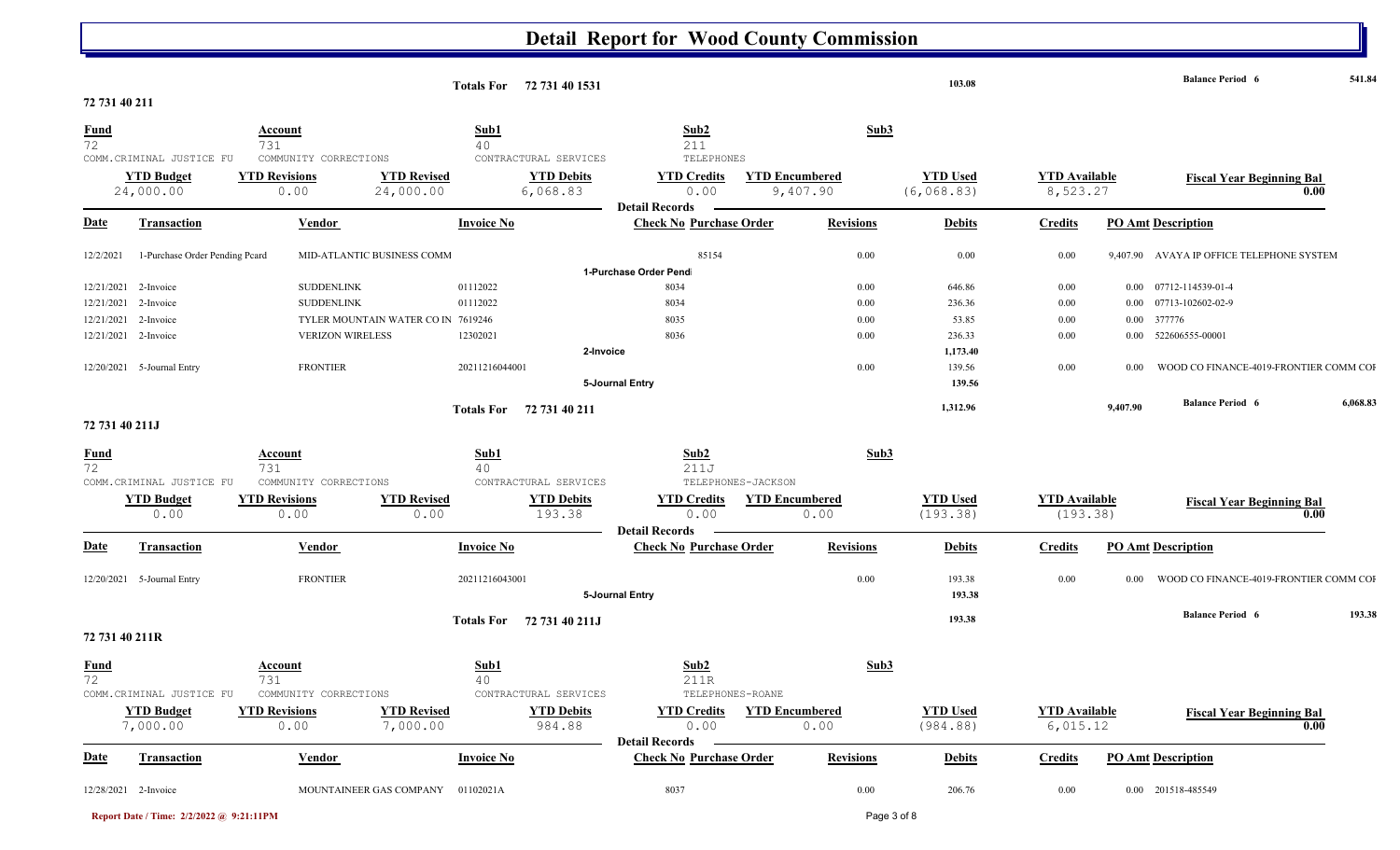|                      |                                |                              |                                 |                               | <b>Detail Report for Wood County Commission</b>         |                               |                           |                                |                                  |                           |                                  |          |
|----------------------|--------------------------------|------------------------------|---------------------------------|-------------------------------|---------------------------------------------------------|-------------------------------|---------------------------|--------------------------------|----------------------------------|---------------------------|----------------------------------|----------|
|                      |                                |                              |                                 | 2-Invoice                     |                                                         |                               |                           | 206.76                         |                                  |                           |                                  |          |
|                      |                                |                              |                                 | Totals For 72 731 40 211R     |                                                         |                               |                           | 206.76                         |                                  |                           | <b>Balance Period 6</b>          | 984.88   |
|                      | 72 731 40 213 1345             |                              |                                 |                               |                                                         |                               |                           |                                |                                  |                           |                                  |          |
| $\frac{Fund}{72}$    |                                | <b>Account</b><br>731        | Sub1<br>40                      |                               | Sub2<br>213                                             |                               | Sub3<br>1345              |                                |                                  |                           |                                  |          |
|                      | COMM.CRIMINAL JUSTICE FU       | COMMUNITY CORRECTIONS        |                                 | CONTRACTURAL SERVICES         | UTILITIES                                               |                               |                           | ELECTRIC-DRC WOOD              |                                  |                           |                                  |          |
|                      | <b>YTD Budget</b><br>14,000.00 | <b>YTD Revisions</b><br>0.00 | <b>YTD Revised</b><br>14,000.00 | <b>YTD Debits</b><br>7,597.72 | <b>YTD Credits</b><br>0.00                              | <b>YTD Encumbered</b><br>0.00 |                           | <b>YTD Used</b><br>(7, 597.72) | <b>YTD</b> Available<br>6,402.28 |                           | <b>Fiscal Year Beginning Bal</b> | 0.00     |
|                      |                                |                              |                                 |                               | <b>Detail Records</b>                                   |                               |                           |                                |                                  |                           |                                  |          |
| <b>Date</b>          | <b>Transaction</b>             | Vendor                       | <b>Invoice No</b>               |                               | <b>Check No Purchase Order</b>                          |                               | <b>Revisions</b>          | <b>Debits</b>                  | <b>Credits</b>                   | <b>PO Amt Description</b> |                                  |          |
|                      | 12/14/2021 2-Invoice           | <b>MON POWER</b>             | 12302021                        | 2-Invoice                     | 8025                                                    |                               | 0.00                      | 101.07<br>101.07               | 0.00                             |                           | 0.00 110 083 487 907             |          |
|                      | 72 731 40 213 1345P            |                              | <b>Totals For</b>               | 72 731 40 213 1345            |                                                         |                               |                           | 101.07                         |                                  |                           | <b>Balance Period 6</b>          | 7,597.72 |
|                      |                                |                              |                                 |                               |                                                         |                               |                           |                                |                                  |                           |                                  |          |
| $\frac{Fund}{72}$    |                                | <b>Account</b><br>731        | Sub1<br>40                      |                               | Sub <sub>2</sub><br>213                                 |                               | Sub <sub>3</sub><br>1345P |                                |                                  |                           |                                  |          |
|                      | COMM.CRIMINAL JUSTICE FU       | COMMUNITY CORRECTIONS        |                                 | CONTRACTURAL SERVICES         | UTILITIES                                               |                               |                           | ELECTRIC-PLEASANTS             |                                  |                           |                                  |          |
|                      | <b>YTD Budget</b>              | <b>YTD Revisions</b>         | <b>YTD Revised</b>              | <b>YTD Debits</b>             | <b>YTD Credits</b>                                      | <b>YTD Encumbered</b>         |                           | <b>YTD Used</b>                | <b>YTD</b> Available             |                           | <b>Fiscal Year Beginning Bal</b> |          |
|                      | 0.00                           | 0.00                         | 0.00                            | 454.95                        | 0.00                                                    | 0.00                          |                           | (454.95)                       | (454.95)                         |                           |                                  | 0.00     |
| <b>Date</b>          | Transaction                    | Vendor                       | <b>Invoice No</b>               |                               | <b>Detail Records</b><br><b>Check No Purchase Order</b> |                               | <b>Revisions</b>          | <b>Debits</b>                  | <b>Credits</b>                   | <b>PO Amt Description</b> |                                  |          |
| 12/21/2021 2-Invoice |                                | <b>MON POWER</b>             | 01042022                        |                               | 8032                                                    |                               | 0.00                      | 87.43                          | 0.00                             |                           | 0.00 110 149 569 656             |          |
|                      |                                |                              |                                 | 2-Invoice                     |                                                         |                               |                           | 87.43                          |                                  |                           |                                  |          |
|                      |                                |                              | <b>Totals For</b>               | 72 731 40 213 1345P           |                                                         |                               |                           | 87.43                          |                                  |                           | <b>Balance Period 6</b>          | 454.95   |
|                      | 72 731 40 213 1348             |                              |                                 |                               |                                                         |                               |                           |                                |                                  |                           |                                  |          |
| $\frac{Fund}{72}$    |                                | Account                      | Sub1                            |                               | Sub2                                                    |                               | Sub3                      |                                |                                  |                           |                                  |          |
|                      | COMM.CRIMINAL JUSTICE FU       | 731<br>COMMUNITY CORRECTIONS | 40                              | CONTRACTURAL SERVICES         | 213<br>UTILITIES                                        |                               | 1348<br>GAS-DRC-WOOD      |                                |                                  |                           |                                  |          |
|                      | <b>YTD Budget</b>              | <b>YTD Revisions</b>         | <b>YTD Revised</b>              | <b>YTD Debits</b>             | <b>YTD Credits</b>                                      | <b>YTD Encumbered</b>         |                           | <b>YTD Used</b>                | <b>YTD</b> Available             |                           | <b>Fiscal Year Beginning Bal</b> |          |
|                      | 0.00                           | 0.00                         | 0.00                            | 991.66                        | 0.00                                                    | 0.00                          |                           | (991.66)                       | (991.66)                         |                           |                                  | 0.00     |
|                      |                                |                              |                                 |                               | <b>Detail Records</b>                                   |                               |                           |                                |                                  |                           |                                  |          |
| <u>Date</u>          | <b>Transaction</b>             | <b>Vendor</b>                | <b>Invoice No</b>               |                               | <b>Check No Purchase Order</b>                          |                               | <b>Revisions</b>          | <b>Debits</b>                  | <b>Credits</b>                   | <b>PO Amt Description</b> |                                  |          |
|                      | 12/14/2021 2-Invoice           | <b>DOMINION HOPE</b>         | 12142021A                       |                               | 8022                                                    |                               | 0.00                      | 80.78                          | 0.00                             |                           | 0.00 2 5000 6555 0033            |          |
|                      | 12/14/2021 2-Invoice           | <b>DOMINION HOPE</b>         | 12142021A                       |                               | 8022                                                    |                               | 0.00                      | 28.00                          | 0.00                             |                           | 0.00 2 5000 6555 0189            |          |
|                      | 12/14/2021 2-Invoice           | <b>DOMINION HOPE</b>         | 12142021A                       |                               | 8022                                                    |                               | 0.00                      | 59.51                          | 0.00                             |                           | 0.00 2 5000 6555 0226            |          |
|                      | 12/14/2021 2-Invoice           | <b>DOMINION HOPE</b>         | 12142021A                       |                               | 8022                                                    |                               | 0.00                      | 28.00                          | 0.00                             |                           | 0.00 2 5000 6555 0386            |          |
|                      | 12/14/2021 2-Invoice           | <b>DOMINION HOPE</b>         | 12142021A                       |                               | 8022                                                    |                               | 0.00                      | 56.59                          | 0.00                             |                           | 0.00 2 5000 6555 0118            |          |
|                      | 12/14/2021 2-Invoice           | <b>DOMINION HOPE</b>         | 12142021A                       |                               | 8022                                                    |                               | 0.00                      | 29.54                          | 0.00                             |                           | 0.00 5 5000 6584 1000            |          |
|                      |                                |                              |                                 | 2-Invoice                     |                                                         |                               |                           | 282.42                         |                                  |                           |                                  |          |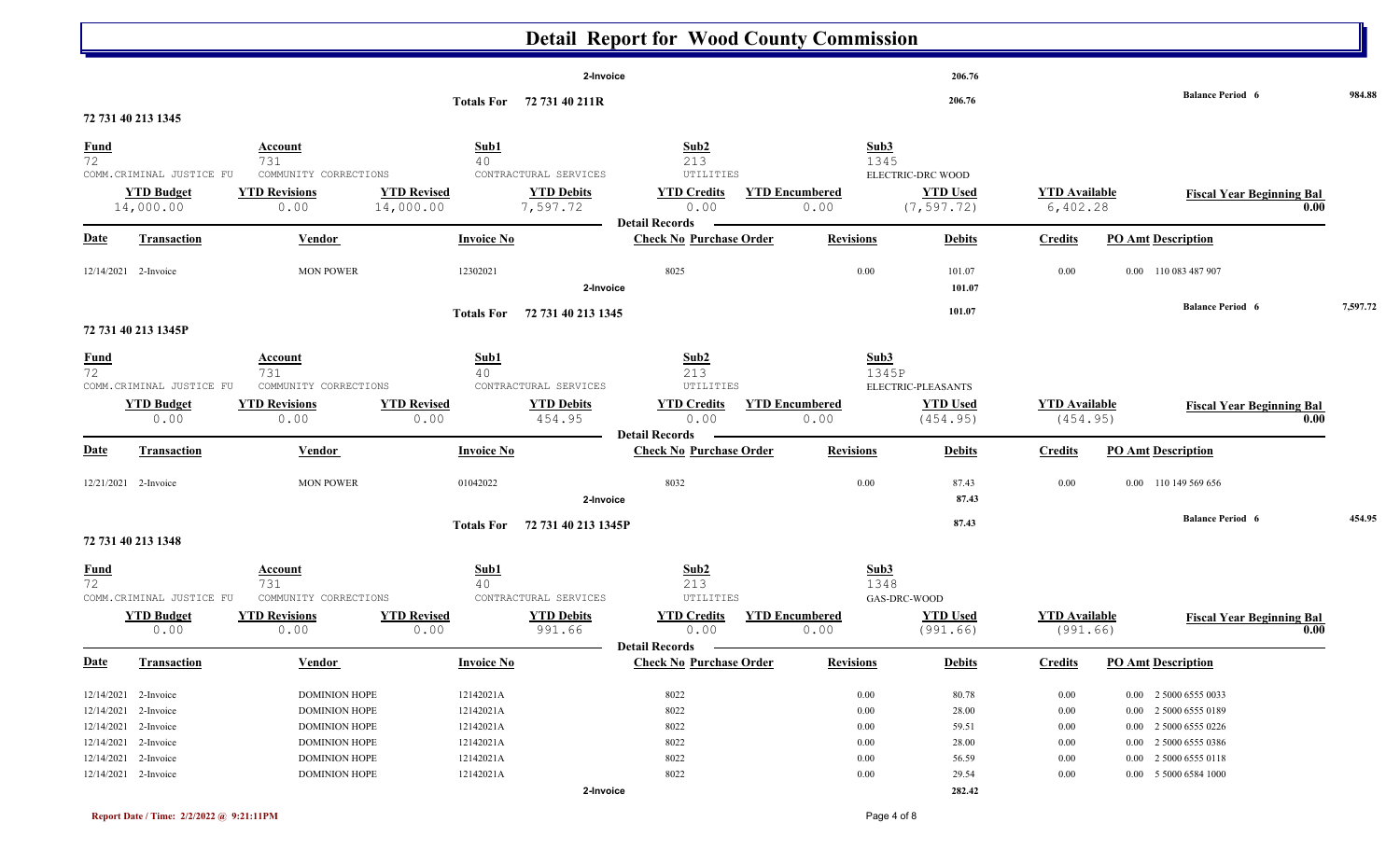#### **Detail Report for Wood County Commission 282.42 Balance Period 6 991.66 Totals For 72 731 40 213 1348 72 731 40 213 1352**  $72$  213  $731$   $40$  213  $213$  1352 **Fund Account Sub1 Sub2 Sub3** COMM.CRIMINAL JUSTICE FU COMMUNITY CORRECTIONS CONTRACTURAL SERVICES UTILITIES  $0.00$  0.00 0.00 0.00 0.00 0.00 0.00 100.00 0.00 0.00 0.00 0.00 0.00 0.00 **YTD Budget YTD Revisions YTD Revised YTD Debits YTD Credits YTD Encumbered YTD Used YTD Available Fiscal Year Beginning Bal 0.00** WATER-DRC-JACKSON **Date Vendor Invoice No Purchase Order Revisions Debits Credits PO Amt Description Detail Records Transaction Check No. 2.1 Involve Check No. 2.1 Involve No. 2.1 Apple 2.1 Apple 2.1 Apple 2.1 Apple 2.1 Apple 2.1 Apple 2.1 Apple 2.1 Apple 2.1 Apple 2.1 Apple 2.1 Apple 2.1 Apple 2.1 Apple 2.1 Apple 2.1 Apple 2.1 Apple** 12/23/2021 1-Purchase Order Pending Pcard CITY OF RIPLEY 85249 0.00 0.00 0.00 100.00 DEPOSIT FOR WATER COMPANY **1-Purchase Order Pend 100.00 Balance Period 6 0.00 Totals For 72 731 40 213 1352 72 731 40 213 1353**  $72$  213  $731$   $40$  213  $213$  1353 **Fund Account Sub1 Sub2 Sub3** COMM.CRIMINAL JUSTICE FU COMMUNITY CORRECTIONS CONTRACTURAL SERVICES UTILITIES  $0.00$   $0.00$   $0.00$   $212.59$   $0.00$   $0.00$   $(212.59)$   $(212.59)$ **YTD Budget YTD Revisions YTD Revised YTD Debits YTD Credits YTD Encumbered YTD Used YTD Available Fiscal Year Beginning Bal 0.00** WATER-DRC-ROANE **Date Vendor Invoice No Purchase Order Revisions Debits Credits PO Amt Description Detail Records Transaction Check No** 12/14/2021 2-Invoice CITY OF SPENCER WATERWORK: 12202021 8026 8026 0.00 48.08 0.00 001-005-000566-006 0.00 001-005-000566-006 **2-Invoice 48.08 48.08 Balance Period 6 212.59 Totals For 72 731 40 213 1353 72 731 40 230**  72 731 40 230 **Fund Account Sub1 Sub2 Sub3** COMM.CRIMINAL JUSTICE FU COMMUNITY CORRECTIONS CONTRACTURAL SERVICES CONTRACTED SERVICES 0.00 0.00 0.00 303,118.84 0.00 0.00 (303,118.84) (303,118.84) **YTD Budget YTD Revisions YTD Revised YTD Debits YTD Credits YTD Encumbered YTD Used YTD Available Fiscal Year Beginning Bal 0.00 Date Transaction Vendor Vendor Invoice No** *Check No Purchase Order* **<b>Revisions Debits Credits PO Amt Description Detail Records Transaction** 12/28/2021 2-Invoice **WV DRUG TESTING LABORATOR** 12162021 8038 8038 0.00 68,694.38 0.00 0.00 0.00 NOV 2021 REVENUE **2-Invoice 68,694.38 68,694.38 Balance Period 6 303,118.84 Totals For 72 731 40 230**

**72 731 40 230J**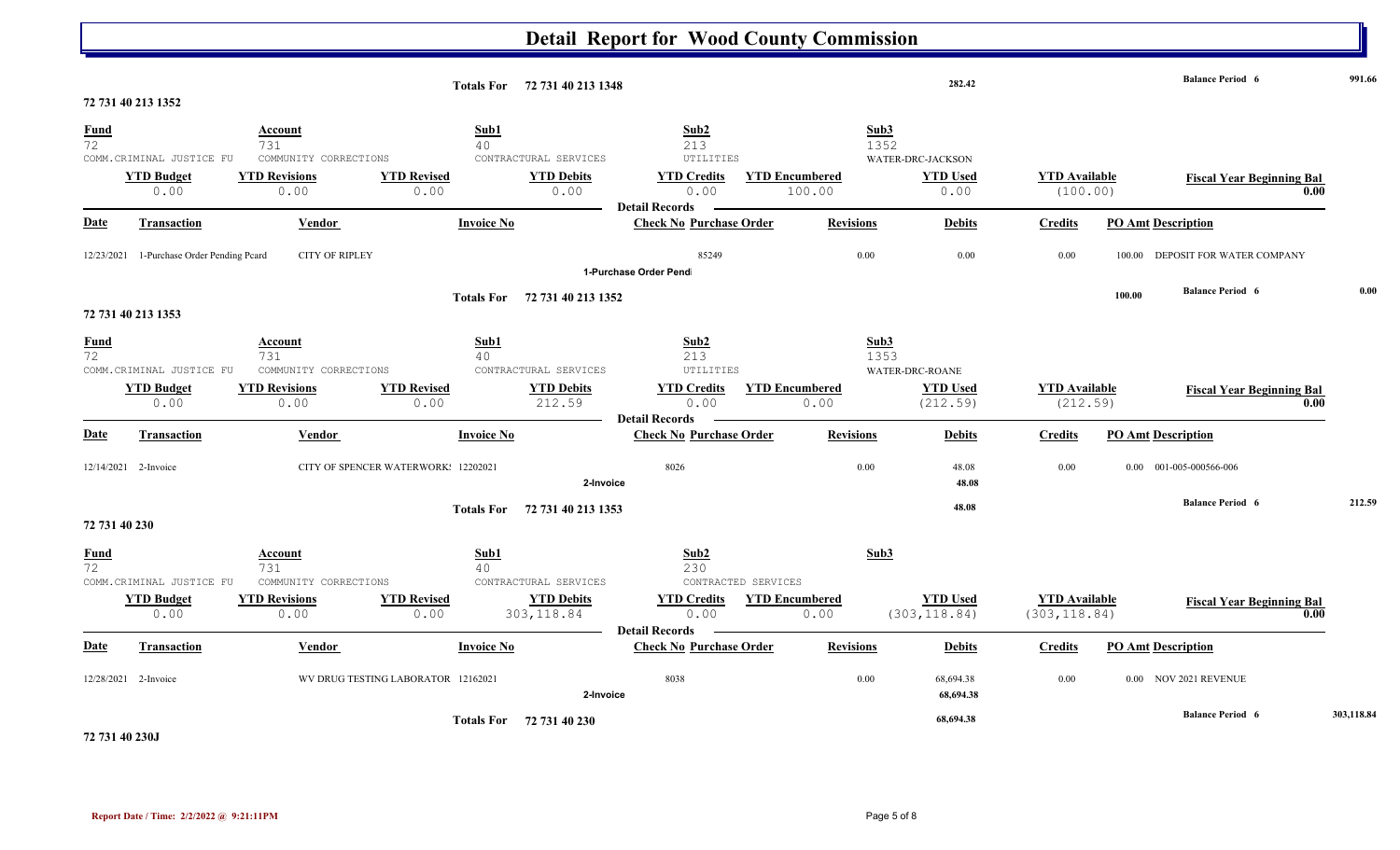| <b>Fund</b><br>72 | COMM. CRIMINAL JUSTICE FU                              | Account<br>731<br>COMMUNITY CORRECTIONS               |                                   | Sub1<br>40                | CONTRACTURAL SERVICES          | Sub2<br>230J<br>CONTRACTUAL-JACKSON                     |                                   | Sub3             |                                 |                                      |        |                                                   |           |
|-------------------|--------------------------------------------------------|-------------------------------------------------------|-----------------------------------|---------------------------|--------------------------------|---------------------------------------------------------|-----------------------------------|------------------|---------------------------------|--------------------------------------|--------|---------------------------------------------------|-----------|
|                   | <b>YTD Budget</b><br>0.00                              | <b>YTD Revisions</b><br>0.00                          | <b>YTD Revised</b><br>0.00        |                           | <b>YTD Debits</b><br>12,300.00 | <b>YTD Credits</b><br>0.00                              | <b>YTD Encumbered</b><br>0.00     |                  | <b>YTD Used</b><br>(12, 300.00) | <b>YTD Available</b><br>(12, 300.00) |        | <b>Fiscal Year Beginning Bal</b>                  | 0.00      |
| Date              | <b>Transaction</b>                                     | Vendor                                                |                                   | <b>Invoice No</b>         |                                | <b>Detail Records</b><br><b>Check No Purchase Order</b> |                                   | <b>Revisions</b> | <b>Debits</b>                   | <b>Credits</b>                       |        | <b>PO Amt Description</b>                         |           |
|                   | 12/21/2021 2-Invoice                                   |                                                       | JACKSON COUNTY PROPERTIES, 012022 |                           | 2-Invoice                      | 8030                                                    |                                   | 0.00             | 3,000.00<br>3.000.00            | 0.00                                 |        | 0.00 DEPOSIT & RENT FOR JAN & FEB                 |           |
| 72 731 55 341     |                                                        |                                                       |                                   | <b>Totals For</b>         | 72 731 40 230J                 |                                                         |                                   |                  | 3,000.00                        |                                      |        | <b>Balance Period 6</b>                           | 12,300.00 |
| <b>Fund</b><br>72 |                                                        | Account<br>731                                        |                                   | Sub1<br>55                |                                | Sub2<br>341                                             |                                   | Sub3             |                                 |                                      |        |                                                   |           |
|                   | COMM. CRIMINAL JUSTICE FU<br><b>YTD Budget</b><br>0.00 | COMMUNITY CORRECTIONS<br><b>YTD Revisions</b><br>0.00 | <b>YTD Revised</b><br>0.00        | COMMODITIES               | <b>YTD Debits</b><br>12,772.39 | SUPPLIES/MATERIALS<br><b>YTD Credits</b><br>0.00        | <b>YTD Encumbered</b><br>1,511.39 |                  | <b>YTD Used</b><br>(12, 772.39) | <b>YTD Available</b><br>(14, 283.78) |        | <b>Fiscal Year Beginning Bal</b>                  | 0.00      |
| <b>Date</b>       | <b>Transaction</b>                                     | Vendor                                                |                                   | <b>Invoice No</b>         |                                | <b>Detail Records</b><br><b>Check No Purchase Order</b> |                                   | <b>Revisions</b> | <b>Debits</b>                   | <b>Credits</b>                       |        | <b>PO Amt Description</b>                         |           |
| 12/9/2021         | 1-Purchase Order                                       | <b>AMAZON</b>                                         |                                   |                           |                                | 85178<br>1-Purchase Order                               |                                   | $0.00\,$         | 0.00                            | 0.00                                 |        | 232.29 CALENDARS; BATTERIES; PENS; FILE SORTER; I |           |
| 12/14/2021        | 2-Invoice                                              | TIANO-KNOPP ASSOC., INC.                              |                                   | 12042021A                 |                                | 8027                                                    |                                   | 0.00             | 500.00                          | $0.00\,$                             | 0.00   | WV CARES ACT - NOV 2021                           |           |
| 12/14/2021        | 2-Invoice                                              | TIANO-KNOPP ASSOC., INC.                              |                                   | 12042021A                 |                                | 8027                                                    |                                   | $0.00\,$         | 417.00                          | 0.00                                 | 0.00   | <b>GRANT SERVICE - NOV 2021</b>                   |           |
|                   | 12/14/2021 2-Invoice                                   | WOOD COUNTY WASTE                                     |                                   | 12242021                  |                                | 8028                                                    |                                   | 0.00             | 158.91                          | 0.00                                 | 0.00   | J032                                              |           |
|                   |                                                        |                                                       |                                   |                           | 2-Invoice                      |                                                         |                                   |                  | 1,075.91                        |                                      |        |                                                   |           |
| 12/20/2021        | 5-Journal Entry                                        | <b>EPOSNOW</b>                                        |                                   | 20211216002001            |                                |                                                         |                                   | 0.00             | 54.00                           | 0.00                                 | 0.00   | BRENNA A SAMS-5407-EPOS NOW LLC PREMIU            |           |
|                   | 12/20/2021 5-Journal Entry                             | <b>INTUIT</b>                                         |                                   | 20211216003001            |                                |                                                         |                                   | 0.00             | 85.60                           | 0.00                                 | 0.00   | BRENNA A SAMS-5407-INTUIT QUICKBOOKS O            |           |
|                   |                                                        |                                                       |                                   |                           |                                | 5-Journal Entry                                         |                                   |                  | 139.60                          |                                      |        |                                                   |           |
|                   |                                                        |                                                       |                                   |                           | Totals For 72 731 55 341       |                                                         |                                   |                  | 1,215.51                        |                                      | 232.29 | <b>Balance Period 6</b>                           | 12,772.39 |
| 72 731 55 341J    |                                                        |                                                       |                                   |                           |                                |                                                         |                                   |                  |                                 |                                      |        |                                                   |           |
| <u>Fund</u><br>72 | COMM.CRIMINAL JUSTICE FU                               | Account<br>731<br>COMMUNITY CORRECTIONS               |                                   | Sub1<br>55<br>COMMODITIES |                                | Sub2<br>341J<br>SUPPLIES-JCDR                           |                                   | Sub3             |                                 |                                      |        |                                                   |           |
|                   | <b>YTD Budget</b><br>0.00                              | <b>YTD Revisions</b><br>0.00                          | <b>YTD Revised</b><br>0.00        |                           | <b>YTD Debits</b><br>1,666.79  | <b>YTD Credits</b><br>0.00                              | <b>YTD Encumbered</b><br>63.57    |                  | <b>YTD Used</b><br>(1, 666.79)  | <b>YTD Available</b><br>(1, 730.36)  |        | <b>Fiscal Year Beginning Bal</b>                  | 0.00      |
|                   |                                                        |                                                       |                                   |                           |                                | <b>Detail Records</b>                                   |                                   |                  |                                 |                                      |        |                                                   |           |
| Date              | <b>Transaction</b>                                     | Vendor                                                |                                   | <b>Invoice No</b>         |                                | <b>Check No Purchase Order</b>                          |                                   | <b>Revisions</b> | <b>Debits</b>                   | <b>Credits</b>                       |        | <b>PO Amt Description</b>                         |           |
| 12/9/2021         | 1-Purchase Order                                       | <b>WALMART</b>                                        |                                   |                           |                                | 85183<br>1-Purchase Order                               |                                   | 0.00             | 0.00                            | 0.00                                 | 56.00  | MONTHLY PLANNERS; CALENDAR; WET JET SO            |           |
|                   | 12/14/2021 2-Invoice                                   | <b>CRYSTAL SPRING WATER</b>                           |                                   | 677241                    |                                | 8021                                                    |                                   | 0.00             | 7.75                            | 0.00                                 |        | 0.00 CUST ID - DAYREP                             |           |

**Report Date / Time: 2/2/2022 @ 9:21:11PM** Page 6 of 8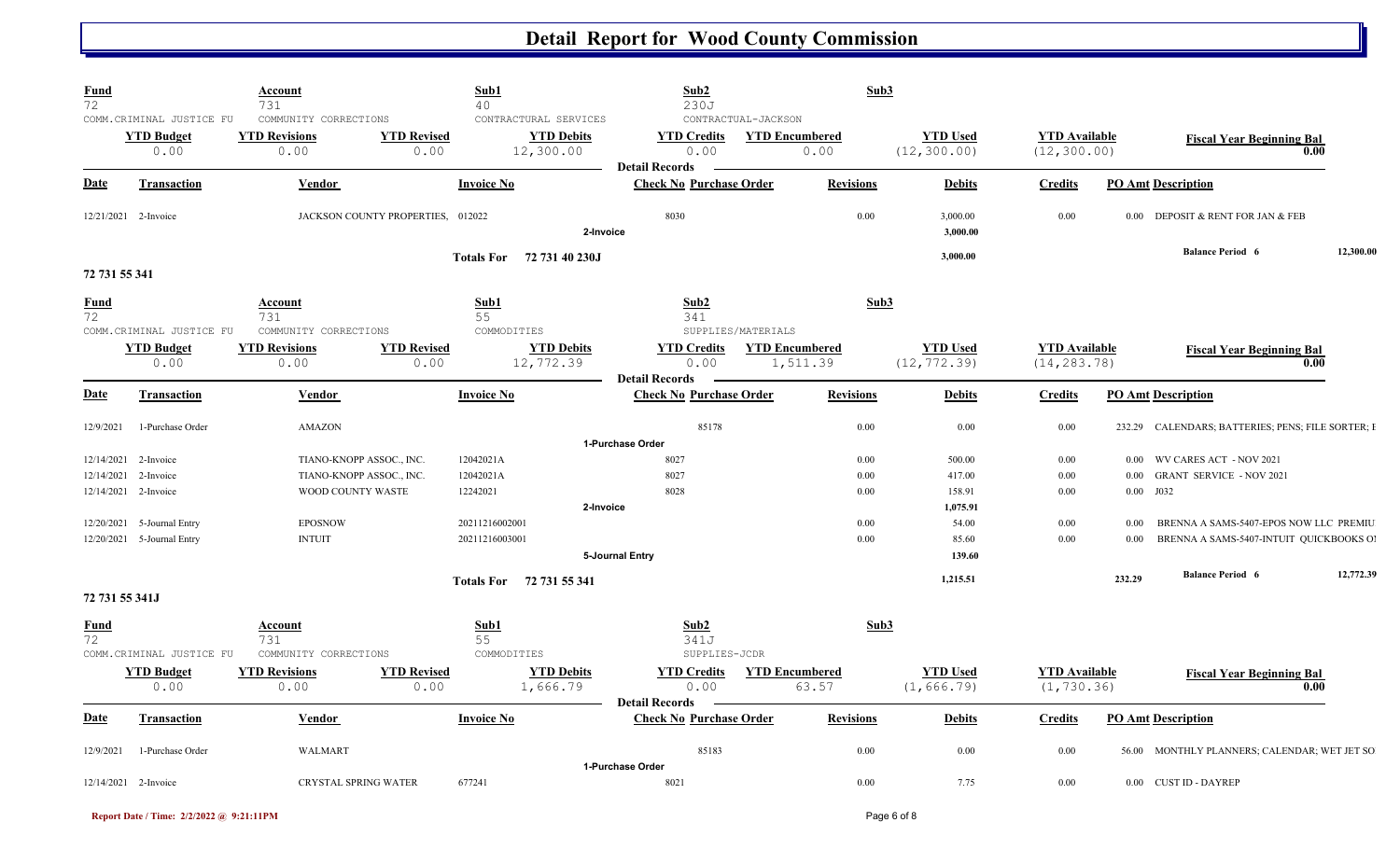|                                    |                                               |                                               |                                                        |                                                         | <b>Detail Report for Wood County Commission</b> |                  |                      |                                                |          |
|------------------------------------|-----------------------------------------------|-----------------------------------------------|--------------------------------------------------------|---------------------------------------------------------|-------------------------------------------------|------------------|----------------------|------------------------------------------------|----------|
| 12/14/2021 2-Invoice               |                                               | CRYSTAL SPRING WATER                          | 11211703                                               | 8021                                                    | 0.00                                            | 8.00             | 0.00                 | 0.00 CUST ID - DAYREP                          |          |
|                                    | 12/20/2021 5-Journal Entry                    | THE DULUTH MODEL                              | 20211216061001                                         | 2-Invoice<br>85087                                      | 0.00                                            | 15.75<br>506.23  | 0.00                 | (506.23) BATTERERS INTERVENTION CURRICULUM WEN |          |
|                                    |                                               |                                               |                                                        | 5-Journal Entry                                         |                                                 | 506.23           |                      |                                                |          |
|                                    |                                               |                                               | Totals For 72 731 55 341J                              |                                                         |                                                 | 521.98           |                      | <b>Balance Period 6</b><br>(450.23)            | 1,666.79 |
| 72 731 55 341R                     |                                               |                                               |                                                        |                                                         |                                                 |                  |                      |                                                |          |
| <b>Fund</b>                        |                                               | <b>Account</b>                                | Sub1                                                   | Sub2                                                    | Sub <sub>3</sub>                                |                  |                      |                                                |          |
| 72                                 | COMM.CRIMINAL JUSTICE FU                      | 731<br>COMMUNITY CORRECTIONS                  | 55<br>COMMODITIES                                      | 341R                                                    | SUPPLIES-ROANE COUNTY                           |                  |                      |                                                |          |
|                                    | <b>YTD Budget</b>                             | <b>YTD Revisions</b>                          | <b>YTD Revised</b><br><b>YTD Debits</b>                | <b>YTD Credits</b>                                      | <b>YTD Encumbered</b>                           | <b>YTD Used</b>  | <b>YTD Available</b> | <b>Fiscal Year Beginning Bal</b>               |          |
|                                    | 0.00                                          | 0.00                                          | 731.87<br>0.00                                         | 0.00                                                    | 11.50                                           | (731.87)         | (743.37)             |                                                | 0.00     |
| <b>Date</b>                        | <b>Transaction</b>                            | <b>Vendor</b>                                 | <b>Invoice No</b>                                      | <b>Detail Records</b><br><b>Check No Purchase Order</b> | <b>Revisions</b>                                | <b>Debits</b>    | <b>Credits</b>       | <b>PO Amt Description</b>                      |          |
| 12/20/2021                         | 5-Journal Entry                               |                                               | WASTE MANAGEMENT OF WV IN 20211216045001               |                                                         | 0.00                                            | 62.18            | 0.00                 | WOOD CO FINANCE-4019-WASTE MGMT WM EZ<br>0.00  |          |
|                                    |                                               |                                               |                                                        | 5-Journal Entry                                         |                                                 | 62.18            |                      |                                                |          |
|                                    |                                               |                                               | Totals For 72 731 55 341R                              |                                                         |                                                 | 62.18            |                      | <b>Balance Period 6</b>                        | 731.87   |
| 72 731 55 341W                     |                                               |                                               |                                                        |                                                         |                                                 |                  |                      |                                                |          |
| $\frac{Fund}{72}$                  |                                               | <b>Account</b>                                | $\frac{\text{Sub1}}{55}$                               | Sub2                                                    | Sub3                                            |                  |                      |                                                |          |
|                                    | COMM. CRIMINAL JUSTICE FU                     | 731<br>COMMUNITY CORRECTIONS                  | COMMODITIES                                            | 341W                                                    | SUPPLIES-WOOD COUNTY                            |                  |                      |                                                |          |
|                                    | <b>YTD Budget</b>                             | <b>YTD Revisions</b>                          | <b>YTD Debits</b><br><b>YTD Revised</b>                | <b>YTD Credits</b>                                      | <b>YTD Encumbered</b>                           | <b>YTD Used</b>  | <b>YTD Available</b> | <b>Fiscal Year Beginning Bal</b>               |          |
|                                    | 0.00                                          | 0.00                                          | 9,507.91<br>0.00                                       | 0.00                                                    | (11.79)                                         | (9, 507.91)      | (9, 496.12)          |                                                | 0.00     |
| <u>Date</u>                        | <b>Transaction</b>                            | <b>Vendor</b>                                 | <b>Invoice No</b>                                      | <b>Detail Records</b><br><b>Check No Purchase Order</b> | <b>Revisions</b>                                | <b>Debits</b>    | <b>Credits</b>       | <b>PO Amt Description</b>                      |          |
| 12/14/2021                         | 2-Invoice                                     | CRYSTAL SPRING WATER                          | 676996                                                 | 8021                                                    | $0.00\,$                                        | 30.50            | 0.00                 | 0.00 CUST ID - DAYREP                          |          |
| 12/14/2021                         | 2-Invoice                                     | CRYSTAL SPRING WATER                          | 678582                                                 | 8021                                                    | 0.00                                            | 18.75            | 0.00                 | 0.00 CUST ID - DAYREP                          |          |
| 12/14/2021                         | 2-Invoice                                     | CRYSTAL SPRING WATER                          | 11211738                                               | 8021                                                    | $0.00\,$                                        | 16.00            | 0.00                 | <b>CUST ID - DAYREP</b><br>0.00                |          |
| 12/14/2021                         | 2-Invoice                                     | <b>J K DATA CORP</b>                          | 62771                                                  | 8024                                                    | $0.00\,$                                        | 1,085.34         | 0.00                 | 11152021<br>$0.00\,$                           |          |
| 12/21/2021                         | 2-Invoice                                     | <b>LAMP PESTPROOF</b>                         | 410947                                                 | 8031                                                    | $0.00\,$                                        | 128.40           | 0.00                 | CUST #23389<br>0.00                            |          |
| 12/21/2021<br>12/21/2021 2-Invoice | 2-Invoice                                     | NOLAN'S SERVICES LLC<br>NOLAN'S SERVICES LLC  | 6699<br>6700                                           | 8033<br>8033                                            | $0.00\,$<br>$0.00\,$                            | 740.00<br>740.00 | 0.00<br>0.00         | 0.00 SEPTEMBER - COVID<br>0.00 OCTOBER - COVID |          |
| 12/21/2021 2-Invoice               |                                               | NOLAN'S SERVICES LLC                          | 6708                                                   | 8033                                                    | $0.00\,$                                        | 660.00           | 0.00                 | 0.00 NOVEMBER - COVID                          |          |
|                                    |                                               |                                               |                                                        | 2-Invoice                                               |                                                 | 3,418.99         |                      |                                                |          |
|                                    |                                               |                                               | Totals For 72 731 55 341W                              |                                                         |                                                 | 3,418.99         |                      | <b>Balance Period 6</b>                        | 9,507.91 |
| 72 731 55 343                      |                                               |                                               |                                                        |                                                         |                                                 |                  |                      |                                                |          |
| <b>Fund</b>                        |                                               | <b>Account</b>                                | Sub1                                                   | Sub2                                                    | Sub3                                            |                  |                      |                                                |          |
| 72                                 |                                               | 731                                           | 55                                                     | 343                                                     |                                                 |                  |                      |                                                |          |
|                                    | COMM.CRIMINAL JUSTICE FU<br><b>YTD Budget</b> | COMMUNITY CORRECTIONS<br><b>YTD Revisions</b> | COMMODITIES<br><b>YTD Debits</b><br><b>YTD Revised</b> | <b>YTD Credits</b>                                      | AUTOMOBILE SUPPLIES<br><b>YTD Encumbered</b>    | <b>YTD Used</b>  | <b>YTD Available</b> |                                                |          |
|                                    | 0.00                                          | 0.00                                          | 822.69<br>0.00                                         | 0.00                                                    | 0.00                                            | (822.69)         | (822.69)             | <b>Fiscal Year Beginning Bal</b>               | 0.00     |
|                                    |                                               |                                               |                                                        |                                                         |                                                 |                  |                      |                                                |          |